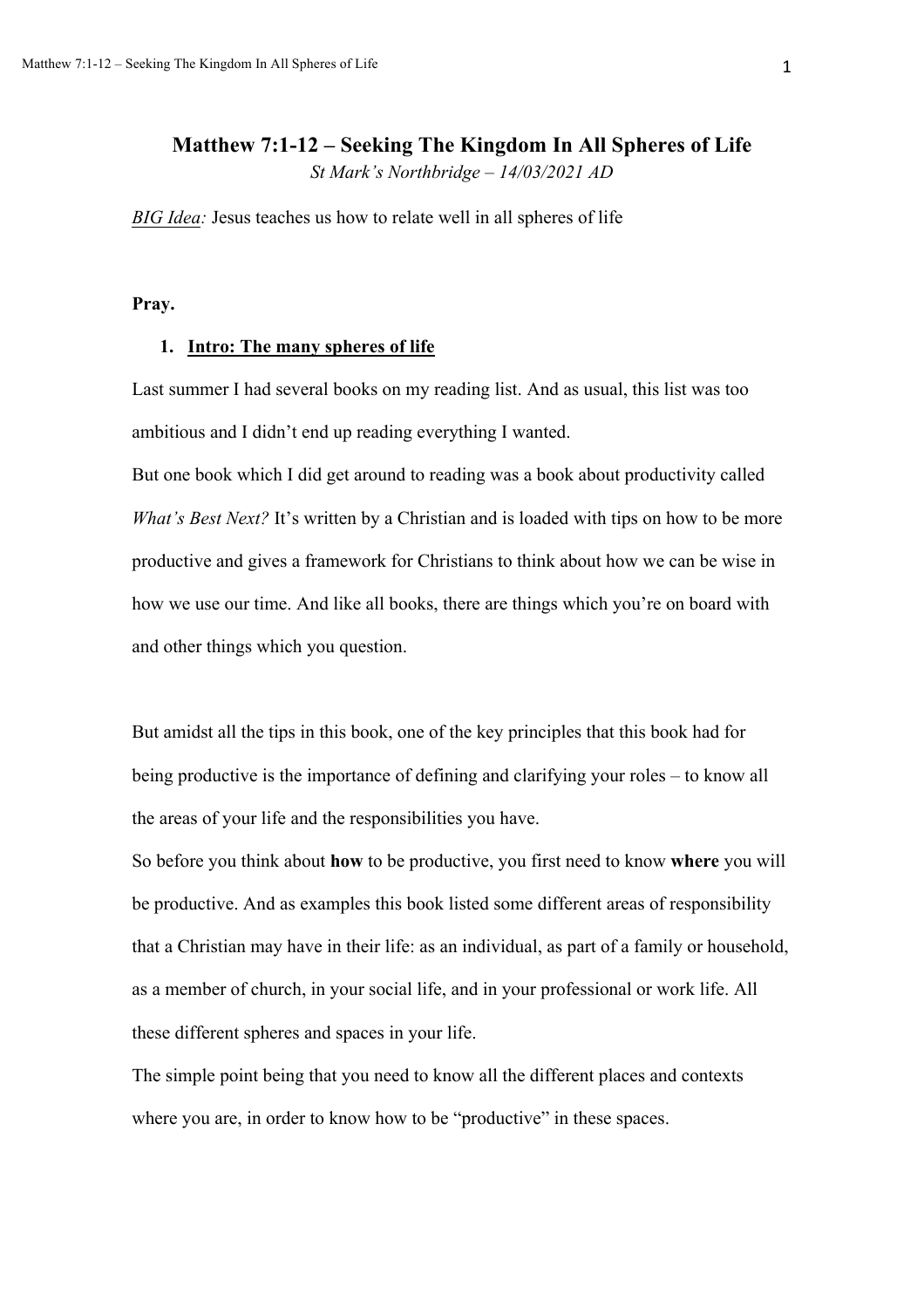And as Christians, we have a lot of overlapping spheres– that when you go to work (or school) you are a Christian. When you are grabbing a coffee with a friend, you're still a follower of Jesus.

And the nature of the Christian life is such that we are to be followers of Jesus in every sphere of our lives. We've seen so far in the Sermon on the Mount that we are to be salt and light in every context and area of our lives.

And this morning/evening this passage gives us another window into this, with Jesus once again showing how living for the kingdom of heaven affects our whole lives and the different spaces we find ourselves in: with other Christians – our brothers and sisters, with the world around us, and with our relationship with God our heavenly Father. In these dimensions of life we are to seek the kingdom of heaven.

## **2. Humility towards your brothers and sisters (vv.1-5)**

So firstly, our relationships with fellow Christians is defined by the kingdom of heaven. And Jesus teaches that humility must characterise how we relate to our brothers and sisters. Why? Because we have a tendency to be self-righteousness.

If you have a look at verse 1 Jesus says:

*1 "Do not judge, or you too will be judged.* 

Here Jesus wants his disciples to avoid an attitude of self-righteousness. It's that tendency we have to compare ourselves to others and look down on them – by seeing some fault or flaw in them and sitting in judgment over them because we are morally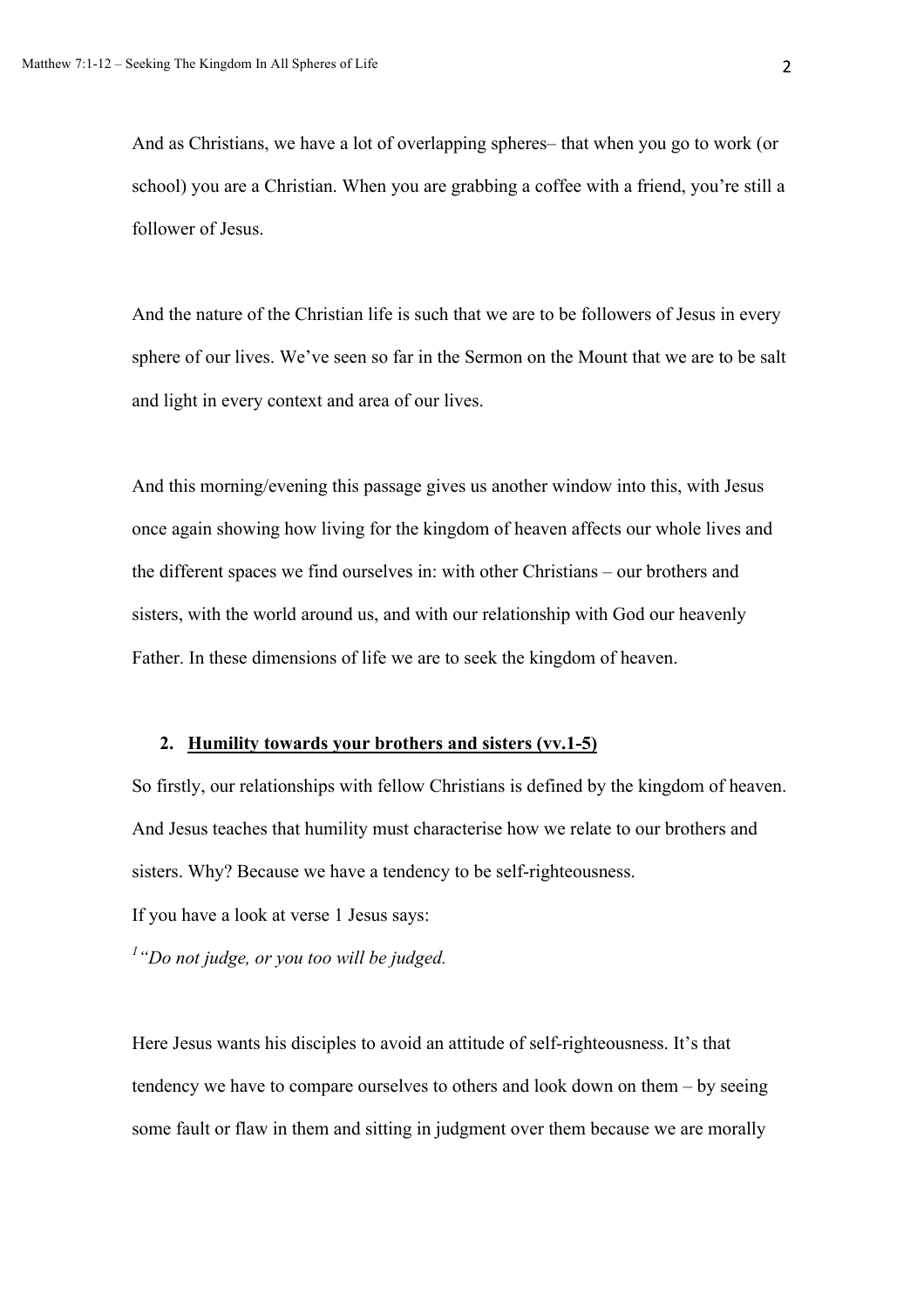superior. It's those thoughts that creep in where we see others and think, 'Wow he's struggling with those sins and problems in his life, at least I'm not as bad as him.<sup> $1$ </sup>

But Jesus says "do not judge, or you too will be judged".

But the issue here is not about exercising **judgment** full stop**,** but about being **judgmental**. And that's an important distinction to make. Because we judge whenever we make choices and discern things. We do this everyday when we get out of bed. "I'm going to have Weetbix instead of corn flakes today". God gives us minds so we can think and assess things and make decisions.

But the point here is we are not to be **judgmental** by being self-righteous and placing ourselves in moral judgment over another person.

And this type of attitude and behaviour is problematic because as Jesus says there in verse 2, the standard which you judge others by will be the same standard used against you.

The reality here is that you are going to face judgment yourself! You are going to be held to account for your actions. So if you want to be unmerciful and ungracious towards someone, then expect that same standard to apply to yourself as well! If you want to be gracious and forgiving to others, then expect to have that standard of grace and forgiveness shown to you.

 $<sup>1</sup>$  If you remember, Jesus told a parable about a Pharisee and a tax collector who were in the temple</sup> together. And the Pharisee openly said, "At least I'm not as bad as that tax collector over there". (Luke 18:9-14) This is a classic example of self-righteousness and the judging that Jesus is talking about here.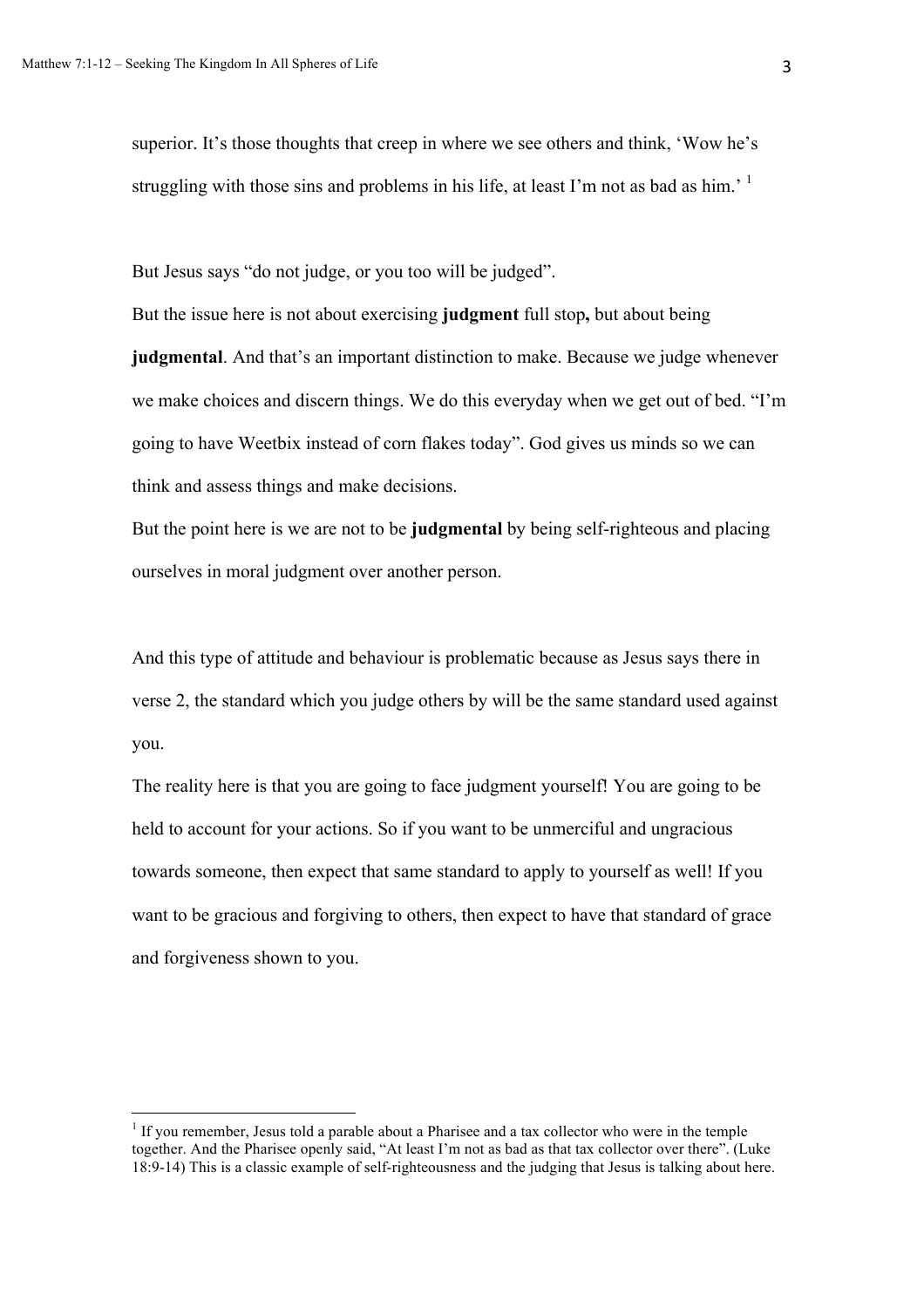Behind all of this is the truth that ultimate judgment is reserved for God alone. When it comes to weighing up everything we have ever said, thought, or done, this is God's role. So it's not the role of any human to make an ultimate and eternal moral judgment over another person. By doing that, we place ourselves in the position of God the eternal judge.

And that is not fitting for followers of Jesus. We are in no place to do so because we are tainted with all manner of flaws and failures. We are guilty sinners who are in no position to condemn another person. If we do, then we are hypocrites.

And Jesus illustrates this point in verse 3 with that comical example of someone who points out a speck of dust in another person's eye, all the while ignoring a big plank in their own eye. This illustration is both comical and sobering. Of someone trying to help with another person's problem while not seeing their own problems. It's hypocrisy.

If you're familiar with *The Simpsons*, then you'd know the character Nelson Muntz. He's the school bully who goes around laughing at and pointing out the failures of all the kids at Springfield Elementary. And yet, as you learn more about him you see that his life is full of failures as well. It's hypocrisy.

Well like Nelson Muntz, when we point out the flaws and failures of others, there are always three fingers pointing back at us. We all have planks in our own eyes.

So how do we deal with this? Do we just agree to not talk about or even acknowledge our failings and sweep things under the carpet? After all, Jesus says, "Don't judge" and no one wants to be a hypocrite. So are we to remain silent?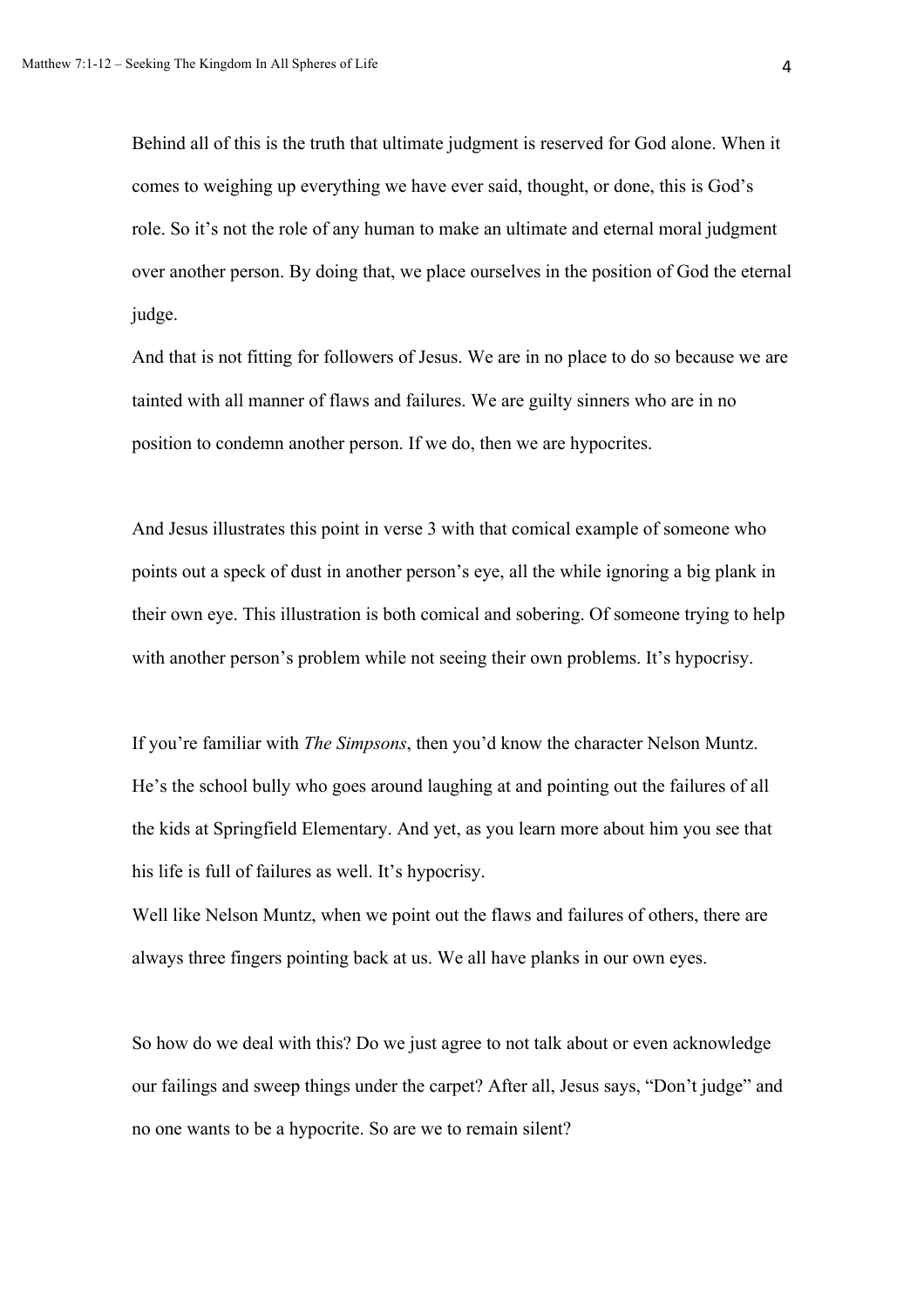Well thankfully Jesus shows us what to do. He gives us the solution: hypocrisy is to be replaced with humility. Instead of being judgmental or sweeping things under the carpet and not acknowledging our sin, we are to humbly see our own failings before we look to help others with their failings. As Jesus says there in verse 5:

*5 …first take the plank out of your own eye, and then you will see clearly to remove the speck from your brother's eye.*

The point is you will only be in a position to help another person when you realise that you are just as helpless as they are.

And this teaching from Jesus speaks to us directly as Christians because Jesus is speaking about noticing a speck in your "brother's eye"? So the context here is about pointing out an imperfection or flaw in your brother or sister. This concerns how we relate to each other as Christians.

And so there are two clear implications for us as brothers and sisters:

The first is to humbly recognise our own sin – the flaws and failures in our own life. We need to see the planks in our eyes. And that we are all deserving of God's judgment for our sin.

And to humbly see that all the flaws and failures in our lives aren't removed by our own efforts, but they are taken away through Christ. It's only by God's grace and the blood of Jesus shed on the cross that anyone of us gets into the kingdom of heaven. We are in need of God's grace as much as the person sitting next to us.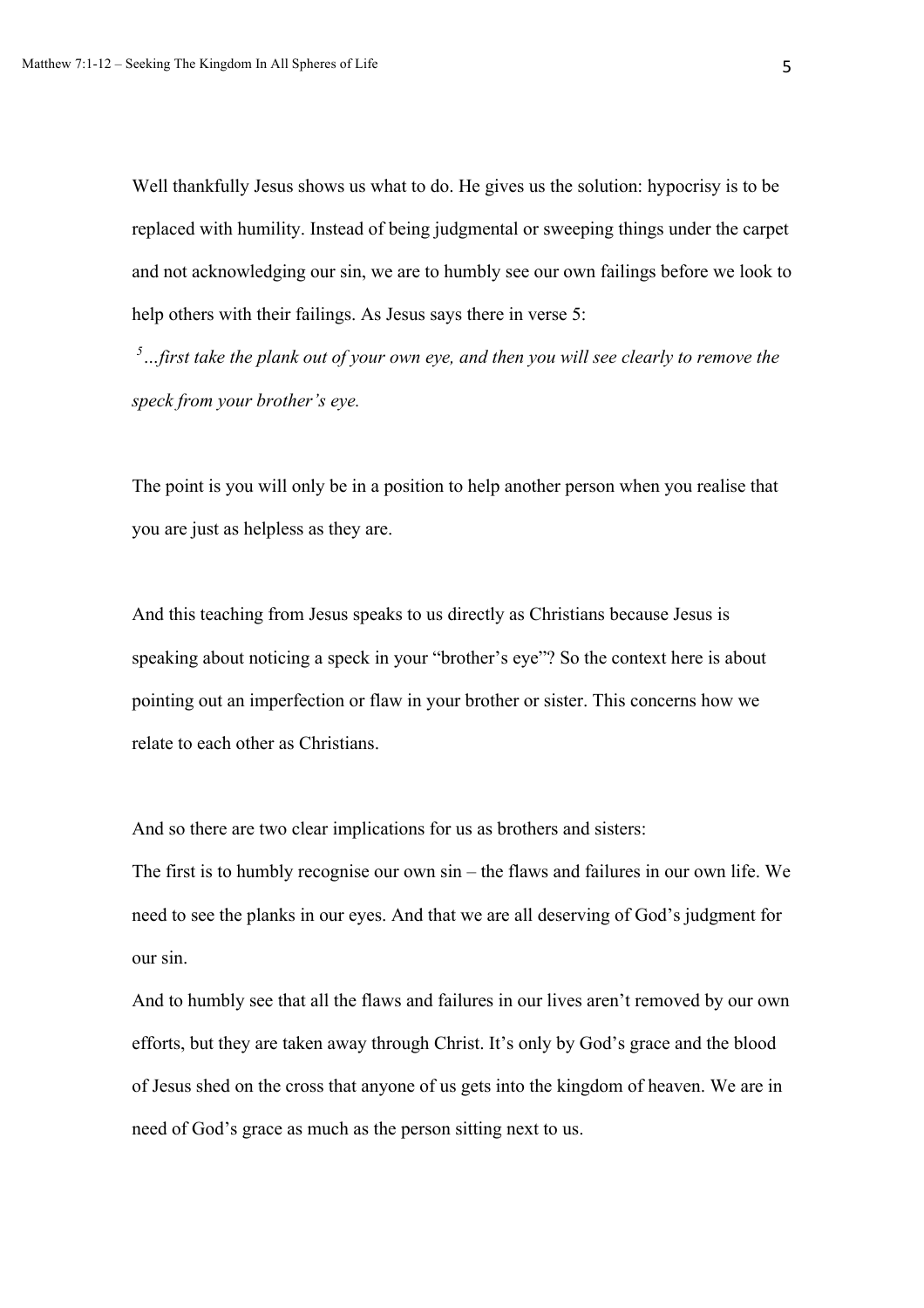So we need to humbly recognise our own sin.

And flowing from this, the second implication is that in humility we must help our brothers and sisters with sin in their life. As we point out the flaws and failures in another, we do so humbly. It means we come **alongside** a brother or sister, and not from **above**. We are not the judge but a fellow sinner who is just as broken.

I think we can all speak of the difference it makes when someone has rebuked us about sin in our life from a position of humility. It never feels good when someone confronts you about your sin. But isn't it so important, especially when it's done from a position of humility with the Scriptures open, and not with a sense of moral superiority.

I've got a dear Christian brother who's an example of what this humility looks like in action. Whenever we have lamented over moral failings in others, he is always quick to say, "But I know that I can be just as susceptible to that as well". It's a humble heart that knows he is not better than anyone else.

So amongst one another as Christians our attitudes and our interactions are to be characterised by humility.

But as we look out and live in the world, what does Jesus say about how we are to relate to those around us?

#### **3. Discernment towards the world (v.6)**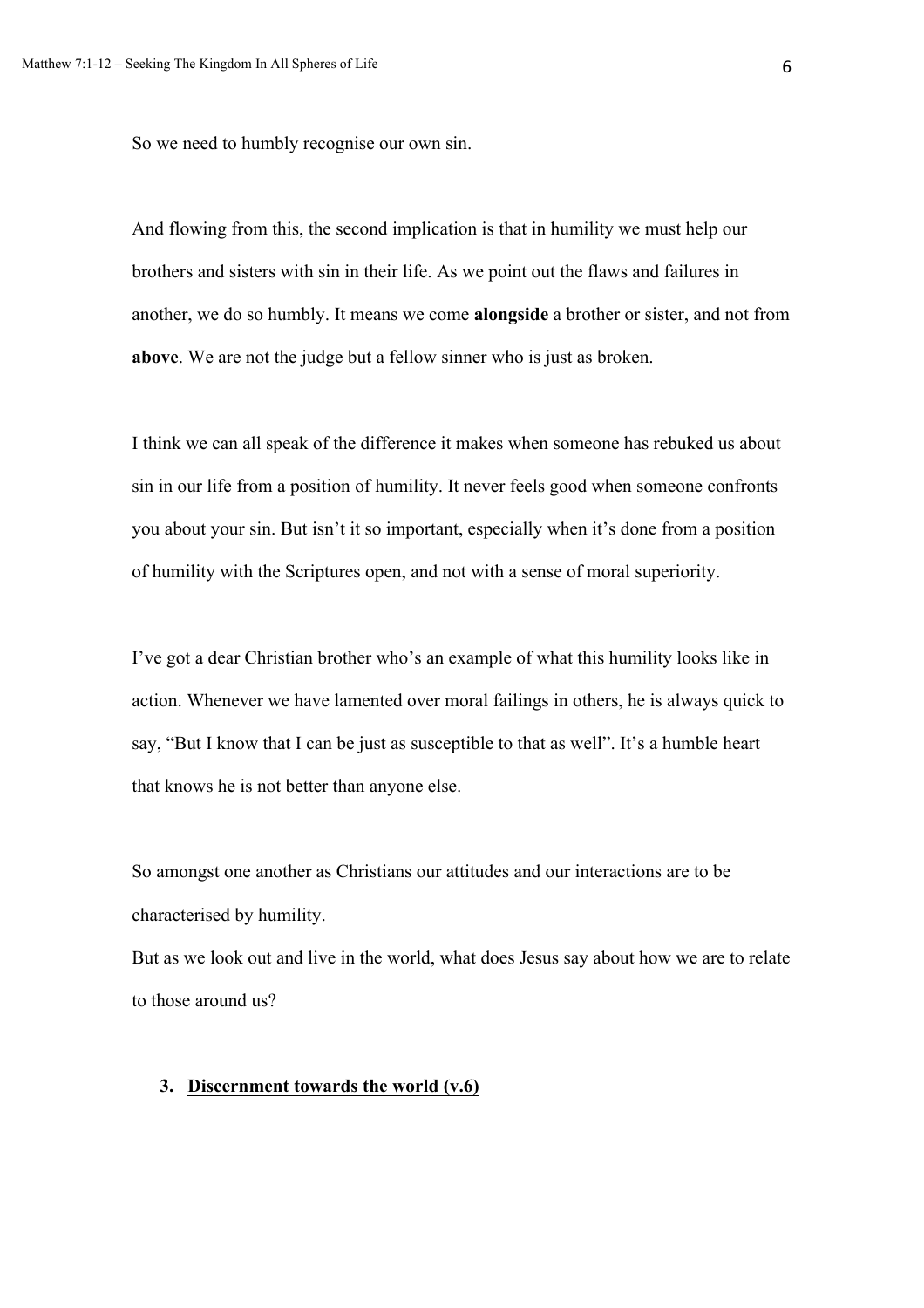Well Jesus calls for discernment in our interaction with the world. And that's what verse 6 is getting at. To be honest, this is a very strange verse at first glance. Maybe you felt that as we read through the passage. That in verses 1-5 there's this clear part where Jesus teaches about not judging and then in verses 7-11 Jesus teaches about prayer. And verse 6 just sits awkwardly in the middle as it talks about dogs and pigs. It can seem a bit random and out of place.

But in verse 6 Jesus is teaching the importance of discernment. So while Christians are not to be judgmental, we are to exercise judgement – to be discerning. Jesus wants his disciples to be discerning as they live in this world. In verse 6 Jesus teaches that they are not to give away holy and valuable things to those who are going to disregard them.<sup>2</sup>

In this mini-parable, these sacred and valuable items which Jesus is referring to relates to the kingdom of heaven. Later in Matthew chapter 13 Jesus tells some parables about the kingdom of heaven and he describes the kingdom as being like valuable treasure and a priceless pearl that you would do anything to get your hands on. The kingdom of heaven is precious.

So verse 6 is a call for Jesus' disciples to be discerning when it comes to giving the gospel of the kingdom of heaven out to others. And in this case it's a reminder that there are those who will reject and trample over something so precious and valuable as the

<sup>&</sup>lt;sup>2</sup> Much has been made of whether by "dogs" and "pigs" Jesus is referring to Gentiles specifically. Certainly when Jesus spoke this to the Jews this imagery of not giving holy things to unclean people would have come through very starkly. But Jesus is pointing to something much bigger. He's not referring to all Gentiles, but to persons of any race who have clearly shown that they have rejected the gospel with scorn and contempt.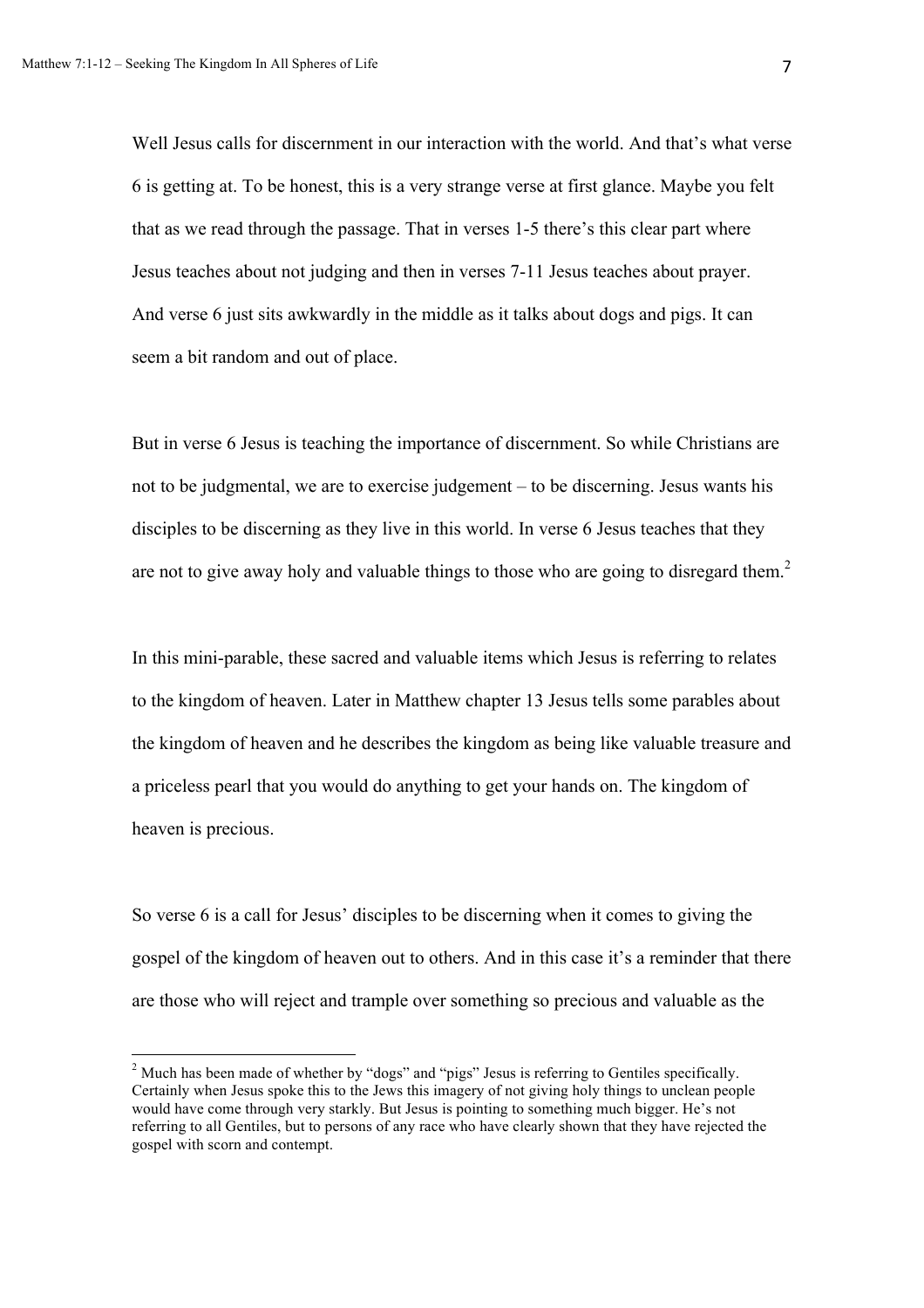gospel of the kingdom. There are those who have and will make it clear that they don't want anything to do with God's kingdom.<sup>3</sup> And so followers of Jesus need to be discerning in what they do with something so precious as the gospel.

Now this is all quite abstract, so what might this kind of discernment look like in practice?

Well I want you to picture two people – two friends of yours. They could be work colleagues, or neighbours, (or friends of yours at school).

Now the first person is someone you've shared the gospel with over the years. But they've made it clear that they don't want anything to do with it. They are quite hardened and hostile towards the gospel of Jesus.

Now picture the other person, a friend who you've shared the gospel with over the years. They aren't completely opposed but they are open to hearing more – they have questions.

Being discerning means that in your efforts to share the gospel you might decide to deliberately go and spend more time with your friend who is more open to the gospel than the one who isn't. You might seek to catch up with this friend more regularly than your other friend as you seek to speak the gospel into their life.

I think that's the kind of discernment that Jesus has in mind here. That we devote our time and efforts into people and places where the gospel will not be trampled on and rejected out of hand.

 $3$  In a few chapters' time in Matthew 10 Jesus delivers His sermon on mission. And he says something similar to verse 6. As he sends his disciples out to proclaim the kingdom of heaven, He warns them that there will be towns who will not welcome or listen to their words. And his instruction to them is to shake the dust off their feet as they leave that town…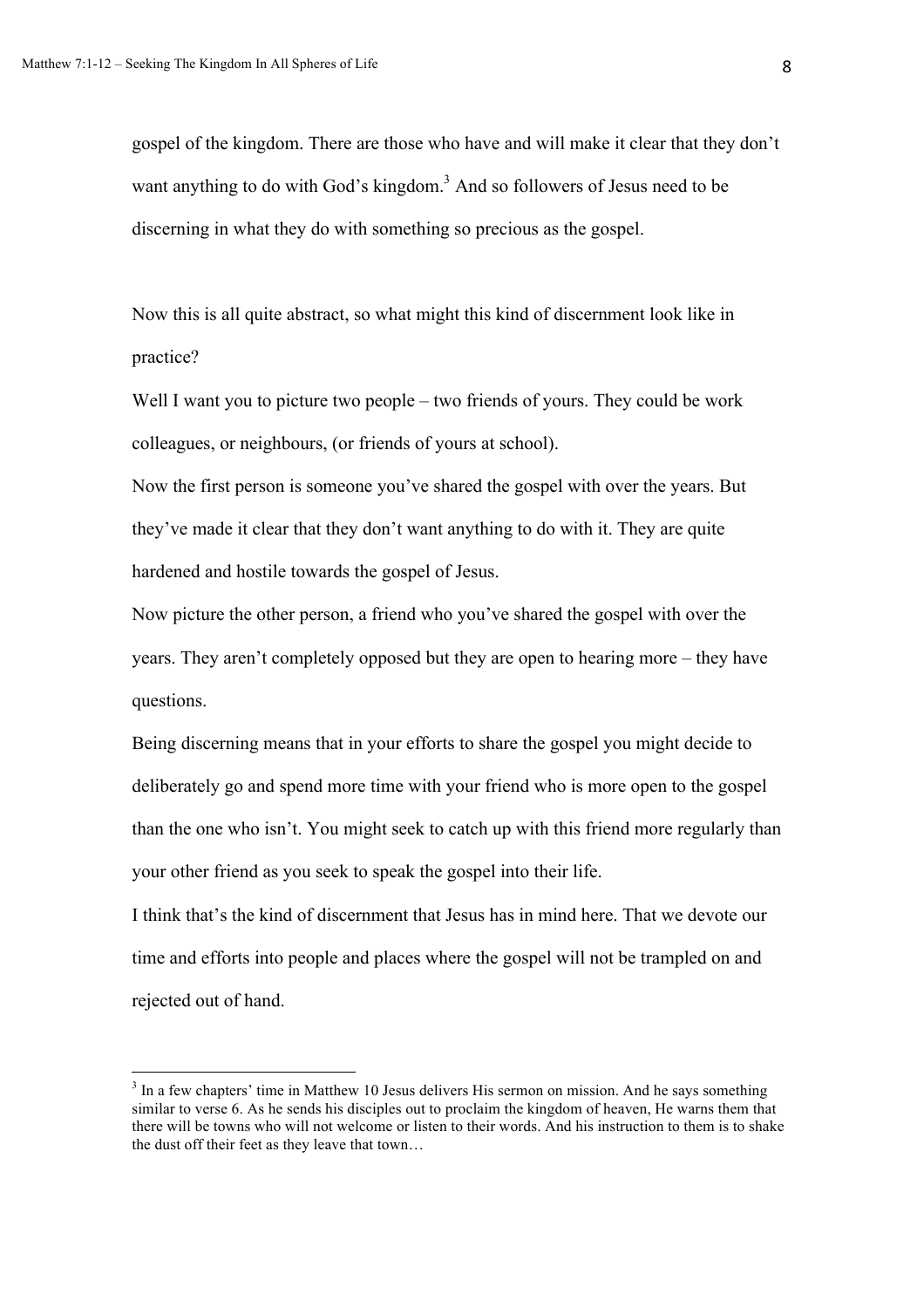It's not that we give up on these people and stop praying for them. But we are discerning in how we use our time and efforts to proclaim the precious gospel of the kingdom.

Now this is another hard saying from Jesus and there is a real tension here for Christians. Like God, we have a desire and a heart that no one will perish and that all will hear the good news and repent and believe in the Lord Jesus. And yet we live in a world where there is opposition to the gospel. This becomes more personal when we stop and think about those close to us who are far from the kingdom of God – and those close to us who have continually trampled over this precious gospel.

Yet we also know and trust that God can soften the hardest of hearts and turn people to Himself, even those who are so far away.

So as we exercise discernment to the world around us, it is always done in faith.

## **4. Persistent prayer towards your Father in heaven (vv.7-11)**

Now so far in this passage we have seen the horizontal spheres and spaces of life – those around us. But Jesus now turns to the vertical. His teaching turns to our attitude towards our heavenly Father.

And Jesus returns to His teaching on prayer. He teaches His disciples and commends an attitude of persistent prayer to our heavenly Father.

If you look at verses 7 and 8 when Jesus says, "Ask", He is pointing to his disciples praying, and when they "seek" they are praying with earnestness, and as they "knock" they are diligently pursuing God's way.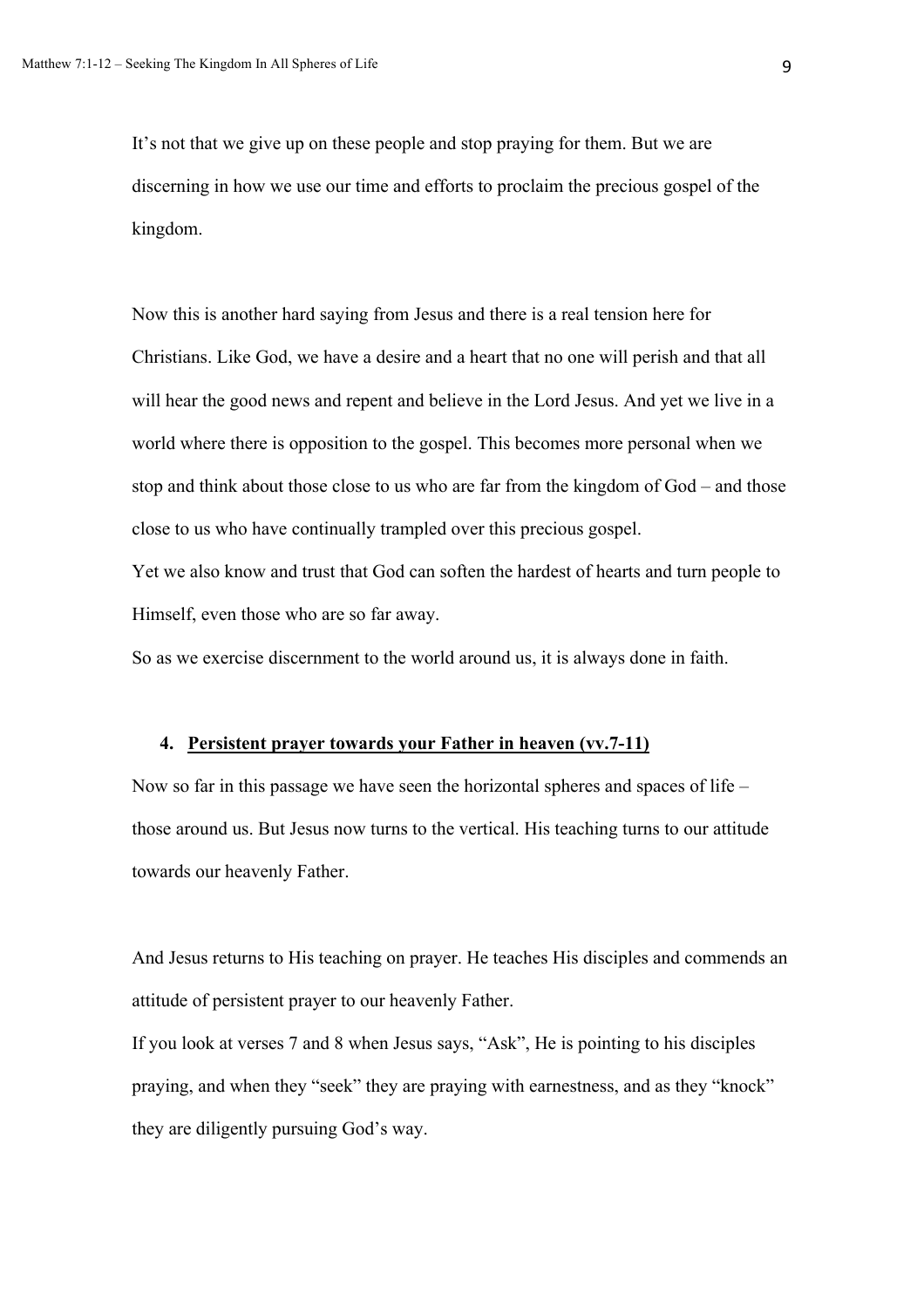So Jesus is teaching his disciples to seek God's way in diligent and persistent prayer as they relate towards God.

Now in these verses there seems to be a guarantee that: those who ask **will** receive, and those who seek **will** find, and those who knock, the door **will** be opened. It seems to imply a blanket guarantee that God will answer and give everything we ask for. A bit of a 'name it and claim it' approach to prayer.

And if we read these verses in isolation we could definitely come to that conclusion.

But we know that's not the case. We have all prayed prayers which haven't been answered as we have desired. So the key question is: what does Jesus mean when he says that "Everyone who asks will receive"?

Well the key is what Jesus has already taught in the Lord's Prayer. Back in chapter 6 Jesus taught about the nature of prayer – that it is not a selfish exercise in asking things for ourselves, but it is about asking in line with God's will and desire.

And as Jesus taught, when we pray we are asking our heavenly Father for things. This is something that Jesus wants to emphasise again in verses 9 and 10. And he wants us to remember the goodness of God as our heavenly Father. That He isn't stingy, but is generous. As a reference point, even the best of our earthly fathers do not compare to the goodness and generosity of our heavenly Father. For He is a loving Father who gives good gifts to His children whom He dearly loves.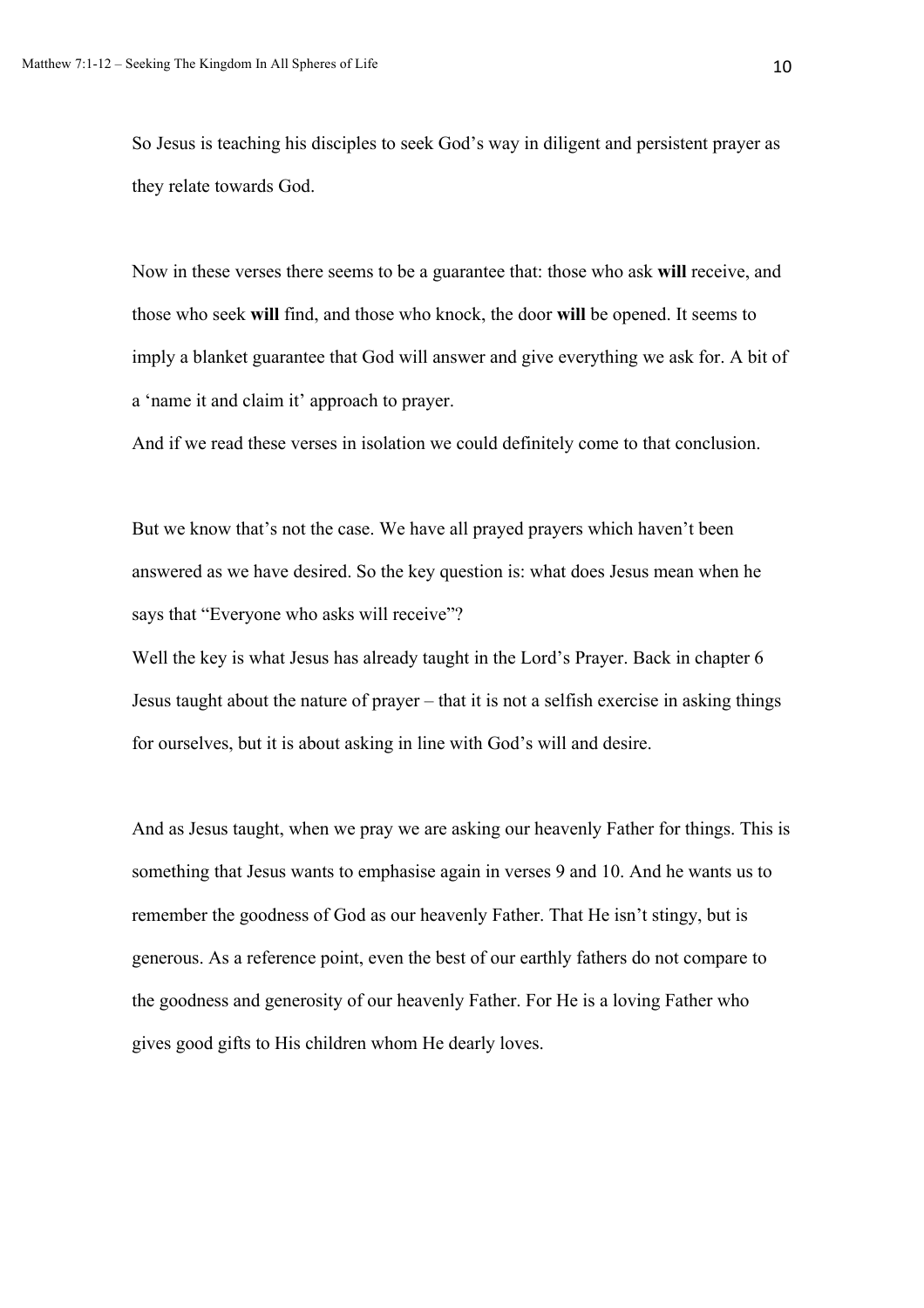And what are these gifts that our heavenly Father gives us? Well again, the Lord's Prayer gives us some clues as to some of these gifts: the kingdom of God, our daily bread and provision, forgiveness of sins, protection from the evil one.

These are good gifts that no one else can ever give us.

So what this means is that Jesus is encouraging us as His followers to keep praying to our heavenly Father. That we mustn't give up, but earnestly seek Him and keep praying in line with His will. It's a promise from God that when we ask in line with His will, we will receive.

And the reason we can have this confidence is because we have a generous heavenly Father. I think quite often when we forget this important truth about God, it affects our prayer life. We become stagnant and silent because whether consciously or subconsciously we start to see God as either stingy or incapable of giving us good gifts. But when we remember the goodness and generosity of our heavenly Father then it spurs us to earnestly and persistently turn to Him in prayer.

So Jesus wants us to remember the generosity of our loving heavenly Father as we relate to Him in prayer.

### **5. Love towards all (v.12)**

Well Jesus finishes this passage in verse 12 by calling on His disciples to love others – to love all people by doing to others what you would have them do to you. This is Jesus' conclusion to what He has just taught and has come to be known as 'The Golden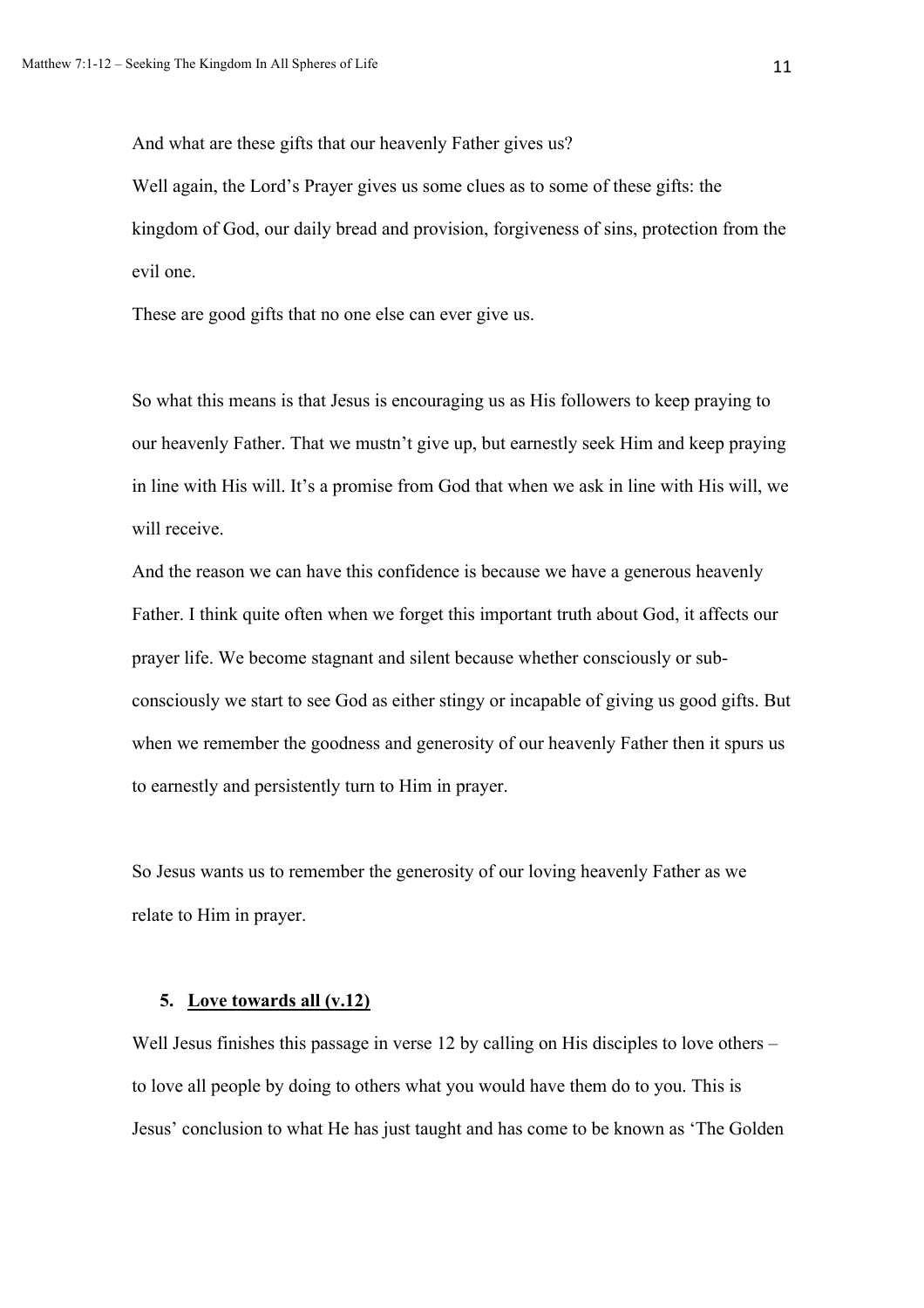Rule'. A teaching of Jesus that has become so famous. Many a parent has said to their child, "Now Johnny, how would you like it if Billy hit you over the head".

But this 'golden rule' would be better known as the 'golden recap' or the 'golden reminder' of what Jesus has already taught. 'Doing to others as you would have them do to you' is a summary of when Jesus taught his disciples to 'love your neighbour as yourself'. And if you skim over the Sermon on the Mount you'll see that 'doing to others as you would have them do to you' comes through in many things that Jesus has taught: about not murdering or committing adultery, speaking the truth, resisting revenge, loving your enemies. All of this could be summed up by 'do to others as you would have them do to you'.

And as Jesus says, this sums up the Law and the Prophets. This is Jesus' fulfilment of the Old Testament: loving God and **loving your neighbour – doing to others as you would have them do to you.**

And of course this command from Jesus is for us too. It's very self-explanatory, yet very challenging. Do you notice that there's no condition attached to what Jesus is saying? He doesn't say 'do to others as you would have them do to you, only if they hold up their end of the deal'. No, it's unconditional. You do to others as you would have them do to you, even if they don't! It's not transactional.

I'll level with you on this: it's very risky. There is no guarantee that people will return and reciprocate. There is no guarantee that by treating someone with love, that it will be returned to you.